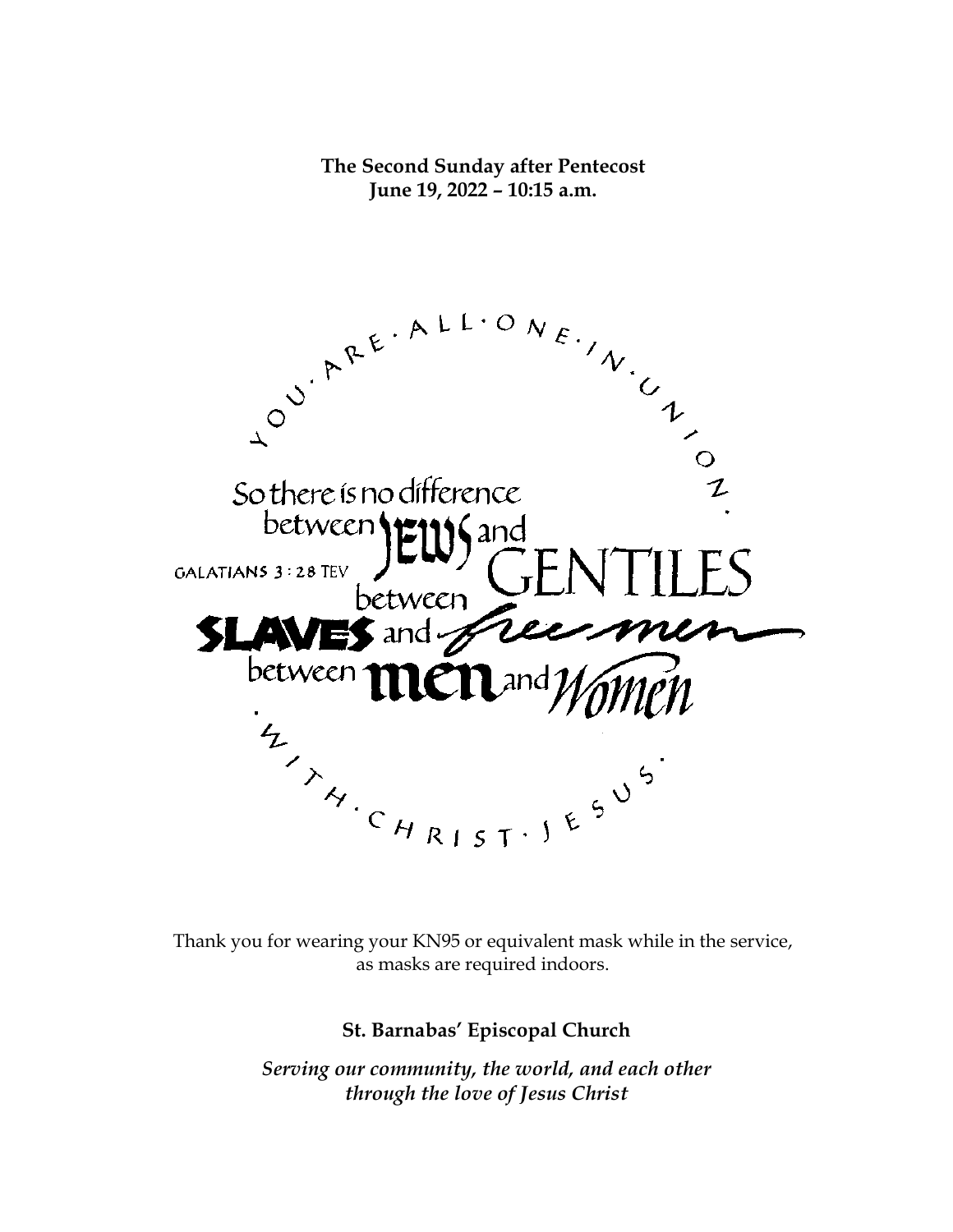Welcome! We are a diverse community committed to carrying out Christ's mission in the world around us, strengthened, nurtured, and guided by the presence of the Holy Spirit. Some of us were born into the Episcopal Church, some of us were received into it as adults, and some of us are discovering it for the first time. We come from various occupations, family configurations, educational backgrounds, interests, and talents. We have found hospitality here, and invite you to join us.

Our religious tradition is best known for the beauty of its Anglican music and liturgy. Contemporary issues are tested by the standards of scripture, tradition, reason, and experience. The conscience of the individual is highly respected, and corporate worship is the means by which Christ shapes our moral values, nurtures and guides our spiritual formation, shapes the character and community of the faithful, and equips us for mission and ministry. If you are not currently active in another congregation, please accept this invitation to worship with us, and to make our church your own.

|                                                | The Second Sunday after Pentecost<br>June 19, 2022                           |            |  |  |  |
|------------------------------------------------|------------------------------------------------------------------------------|------------|--|--|--|
| 10:15 a.m. Holy Eucharist                      |                                                                              |            |  |  |  |
| Prelude                                        | Praise, My Soul, the King of Heaven                                          | J. L. Adam |  |  |  |
| Hymn 490                                       | I want to walk as a child of the light                                       | Houston    |  |  |  |
|                                                | Liturgy of the Word                                                          |            |  |  |  |
| Celebrant<br>People                            | Blessed be the one, holy, and living God.<br>Glory to God for ever and ever. |            |  |  |  |
| Hymn of Praise <i>Gloria in Excelsis</i> S-280 |                                                                              |            |  |  |  |
| Celebrant<br>People                            | The Lord be with you.<br>And also with you.                                  |            |  |  |  |

*Celebrant* Let us pray.

The Collect

O Lord, make us have perpetual love and reverence for your holy Name, for you never fail to help and govern those whom you have set upon the sure foundation of your loving-kindness; through Jesus Christ our Lord, who lives and reigns with you and the Holy Spirit, one God, for ever and ever. **Amen**.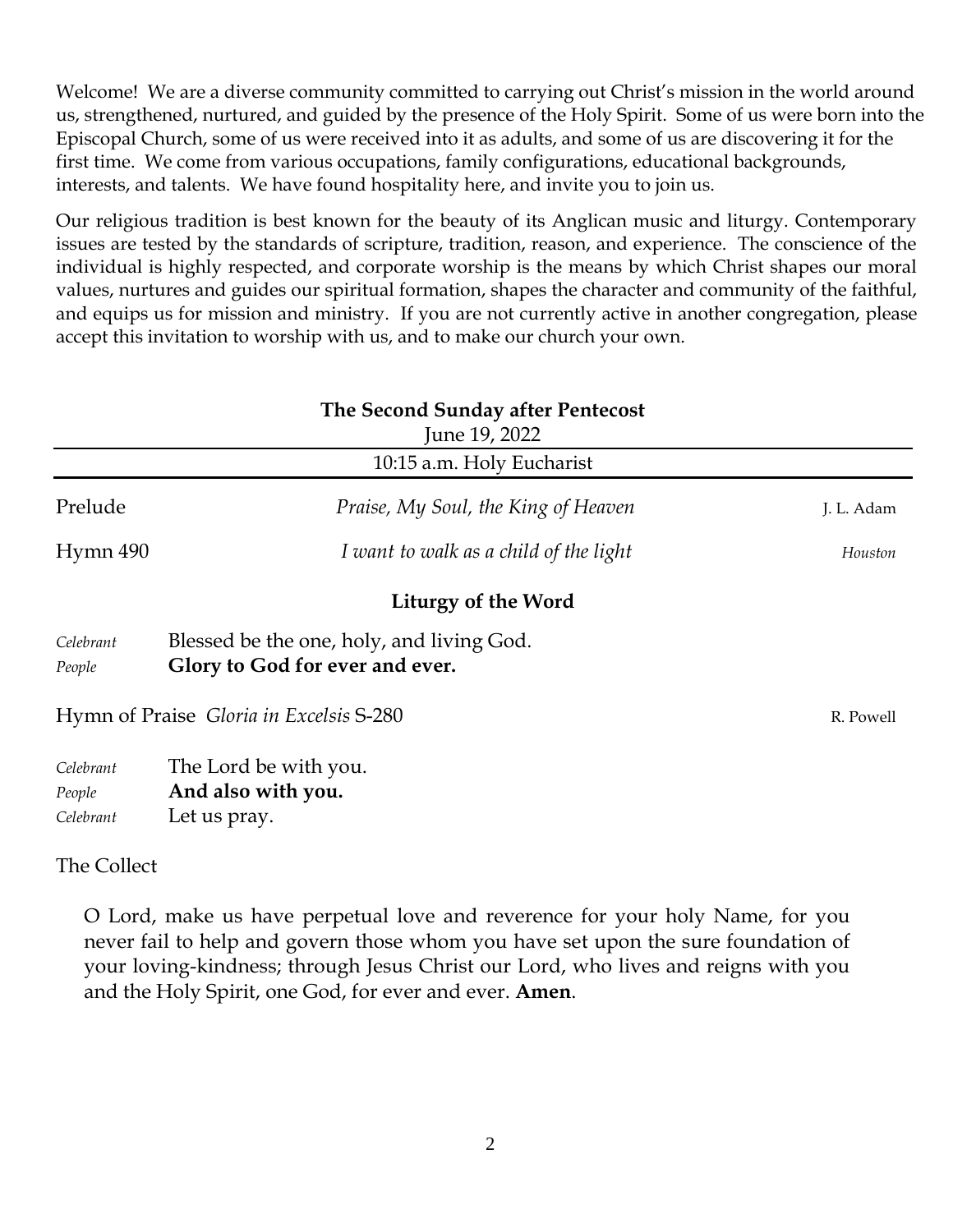# **The Lessons**

Isaiah 65:1-9

I was ready to be sought out by those who did not ask, to be found by those who did not seek me.

I said, "Here I am, here I am," to a nation that did not call on my name.

I held out my hands all day long to a rebellious people,

who walk in a way that is not good, following their own devices;

a people who provoke me to my face continually,

sacrificing in gardens and offering incense on bricks;

who sit inside tombs, and spend the night in secret places;

who eat swine's flesh, with broth of abominable things in their vessels;

who say, "Keep to yourself, do not come near me, for I am too holy for you."

These are a smoke in my nostrils, a fire that burns all day long.

See, it is written before me: I will not keep silent, but I will repay;

I will indeed repay into their laps their iniquities and their ancestors' iniquities together, says the LORD;

because they offered incense on the mountains and reviled me on the hills,

I will measure into their laps full payment for their actions. Thus says the LORD: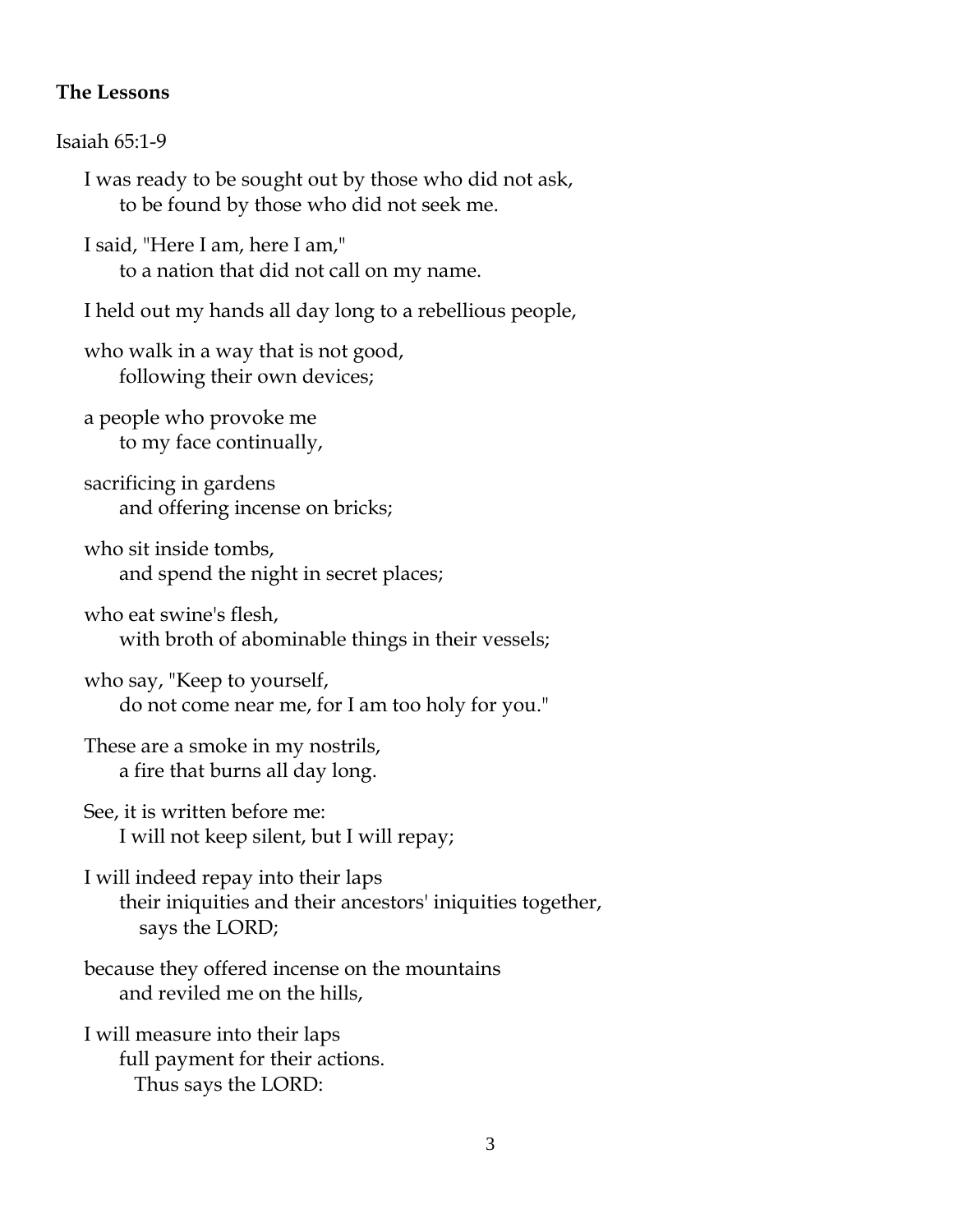- As the wine is found in the cluster, and they say, "Do not destroy it, for there is a blessing in it,"
- so I will do for my servants' sake, and not destroy them all.
- I will bring forth descendants from Jacob, and from Judah inheritors of my mountains;
- my chosen shall inherit it, and my servants shall settle there.

 The Word of the Lord. *People* **Thanks be to God.**

Psalm 22:18-27

Robert Knox Kennedy  $(b. 1945)$ 



- **18 Be not far away, O | God; \* you are my strength; hasten to | help me.**
- **19 Save me from the | sword, \* my life from the power of the | dog.**
- **20 Save me from the lion's | mouth, \* my wretched body from the horns of wild | bulls.**
- **21 I will declare your Name to my | people; \* in the midst of the congregation I will | praise you.**
- **22 May all who fear you, O God, give | praise; \* may the offspring of Israel stand in awe, and all of Jacob's line give | glory.**
- **23 For you do not despise nor abhor the poor in their poverty, neither do you hide your face | from them, \* but when they cry to you, you | hear them.**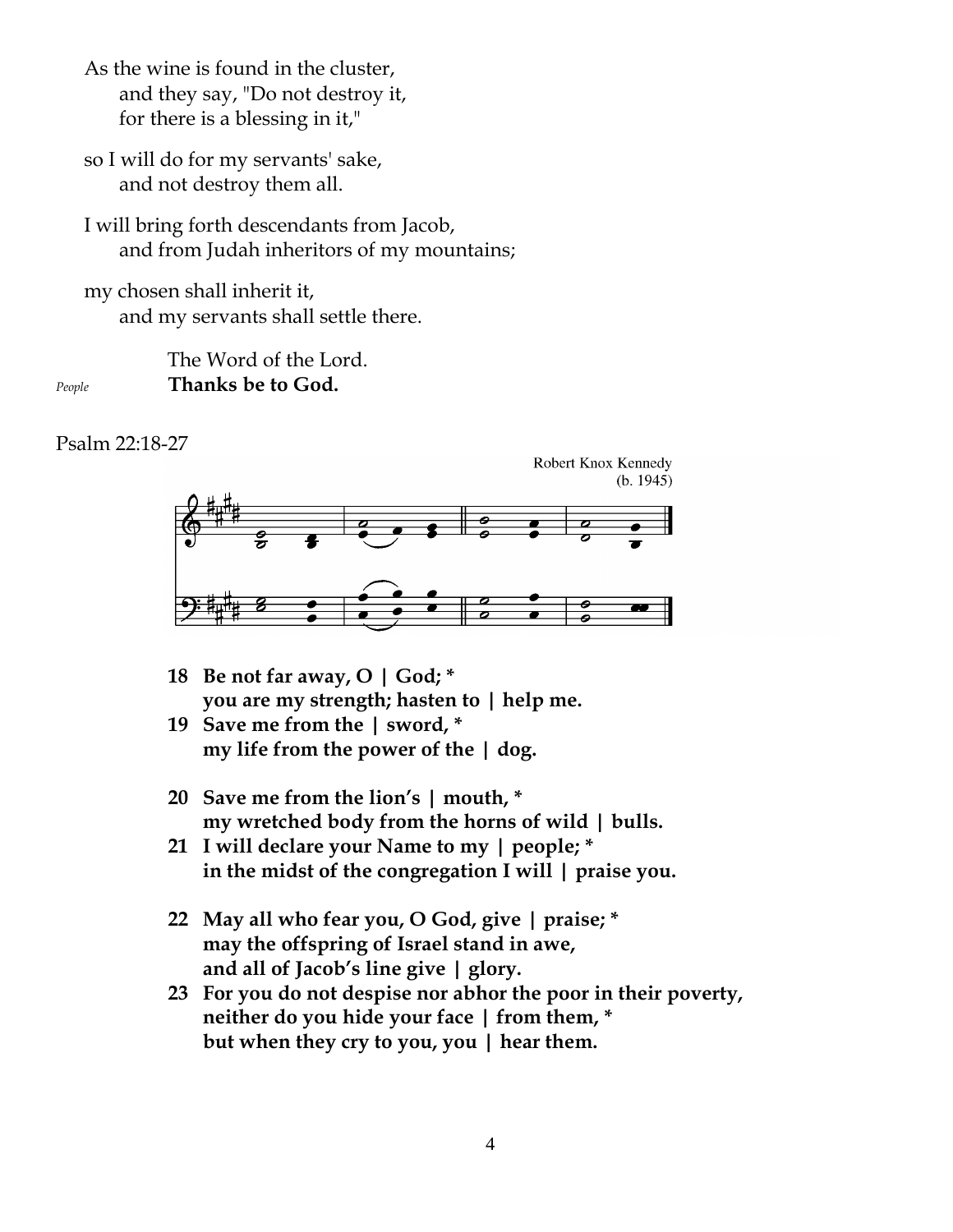Robert Knox Kennedy  $(b. 1945)$ 



- **24 My praise is of you in the great as | sembly; \* I will perform my vows in the presence of those who | worship you.**
- **25 The poor shall eat and be satisfied, and those who seek you shall | praise you: \* "May your heart live for | ever!"**
- **26 All the ends of the earth shall remember and | turn to you, \* and all the families of the nations shall bow be | fore you.**
- **27 For yours is the royal power, O | God; \* you rule over the | nations.**

© Order of Saint Helena, used by permission

# Galatians 3:23-29

Now before faith came, we were imprisoned and guarded under the law until faith would be revealed. Therefore the law was our disciplinarian until Christ came, so that we might be justified by faith. But now that faith has come, we are no longer subject to a disciplinarian, for in Christ Jesus you are all children of God through faith. As many of you as were baptized into Christ have clothed yourselves with Christ. There is no longer Jew or Greek, there is no longer slave or free, there is no longer male and female; for all of you are one in Christ Jesus. And if you belong to Christ, then you are Abraham's offspring, heirs according to the promise.

 The Word of the Lord. *People* **Thanks be to God.**

*All stand in body or spirit*

Hymn 594, vss. 1-2 *God of grace and God of glory Cwm Rhondda*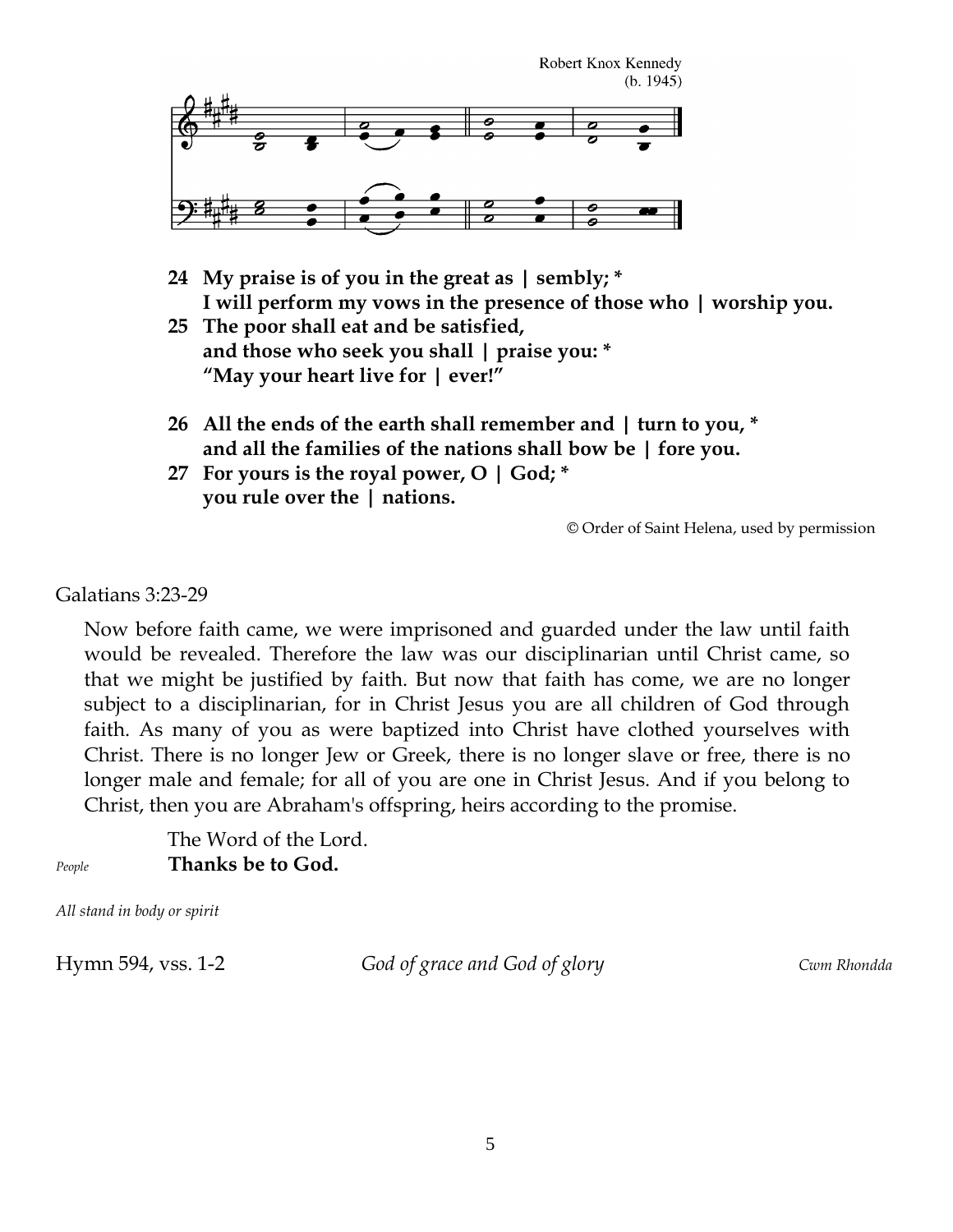# Luke 8:26-39

The Holy Gospel of our Lord Jesus Christ according to Luke. *People* **Glory to you, Lord Christ.**

Jesus and his disciples arrived at the country of the Gerasenes, which is opposite Galilee. As he stepped out on land, a man of the city who had demons met him. For a long time he had worn no clothes, and he did not live in a house but in the tombs. When he saw Jesus, he fell down before him and shouted at the top of his voice, "What have you to do with me, Jesus, Son of the Most High God? I beg you, do not torment me" -- for Jesus had commanded the unclean spirit to come out of the man. (For many times it had seized him; he was kept under guard and bound with chains and shackles, but he would break the bonds and be driven by the demon into the wilds.) Jesus then asked him, "What is your name?" He said, "Legion"; for many demons had entered him. They begged him not to order them to go back into the abyss.

Now there on the hillside a large herd of swine was feeding; and the demons begged Jesus to let them enter these. So he gave them permission. Then the demons came out of the man and entered the swine, and the herd rushed down the steep bank into the lake and was drowned.

When the swineherds saw what had happened, they ran off and told it in the city and in the country. Then people came out to see what had happened, and when they came to Jesus, they found the man from whom the demons had gone sitting at the feet of Jesus, clothed and in his right mind. And they were afraid. Those who had seen it told them how the one who had been possessed by demons had been healed. Then all the people of the surrounding country of the Gerasenes asked Jesus to leave them; for they were seized with great fear. So he got into the boat and returned. The man from whom the demons had gone begged that he might be with him; but Jesus sent him away, saying, "Return to your home, and declare how much God has done for you." So he went away, proclaiming throughout the city how much Jesus had done for him.

*After the Gospel, the Reader says*

The Gospel of the Lord. *People* **Praise to you, Lord Christ.** Hymn 529, v. 3 *God of grace and God of glory Cwm Rhondda* 

The Sermon The Rev. James A. Hughes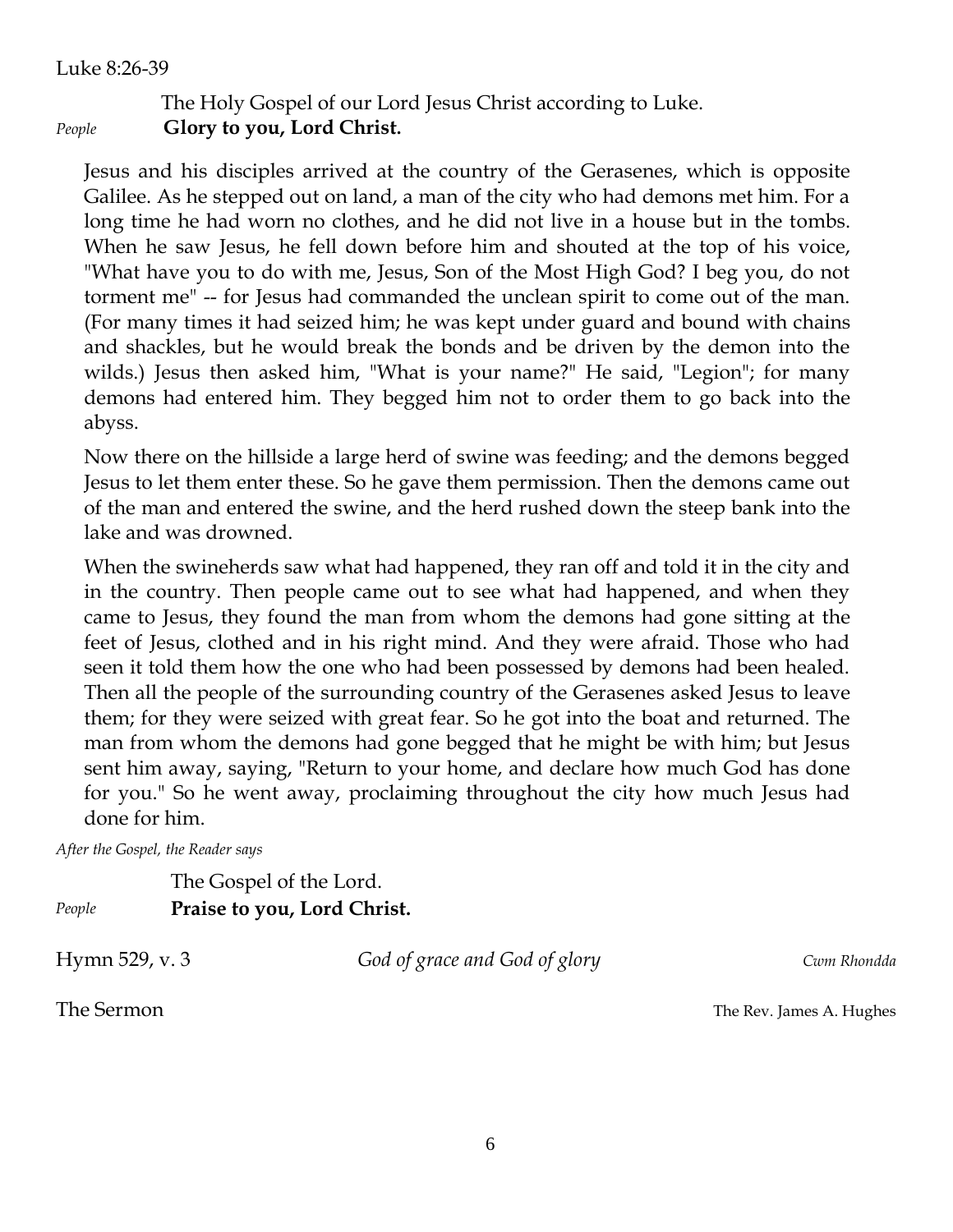**The Nicene Creed**

**We believe in one God, the Father, the Almighty, maker of heaven and earth, of all that is, seen and unseen. We believe in one Lord, Jesus Christ, the only Son of God, eternally begotten of the Father, God from God, Light from Light, true God from true God, begotten, not made, of one Being with the Father. Through him all things were made. For us and for our salvation he came down from heaven: by the power of the Holy Spirit he became incarnate from the Virgin Mary, and was made man. For our sake he was crucified under Pontius Pilate; he suffered death and was buried. On the third day he rose again in accordance with the Scriptures; he ascended into heaven and is seated at the right hand of the Father. He will come again in glory to judge the living and the dead, and his kingdom will have no end. We believe in the Holy Spirit, the Lord, the giver of life, who proceeds from the Father and the Son. With the Father and the Son he is worshiped and glorified. He has spoken through the Prophets. We believe in one holy catholic and apostolic Church. We acknowledge one baptism for the forgiveness of sins. We look for the resurrection of the dead, and the life of the world to come. Amen.**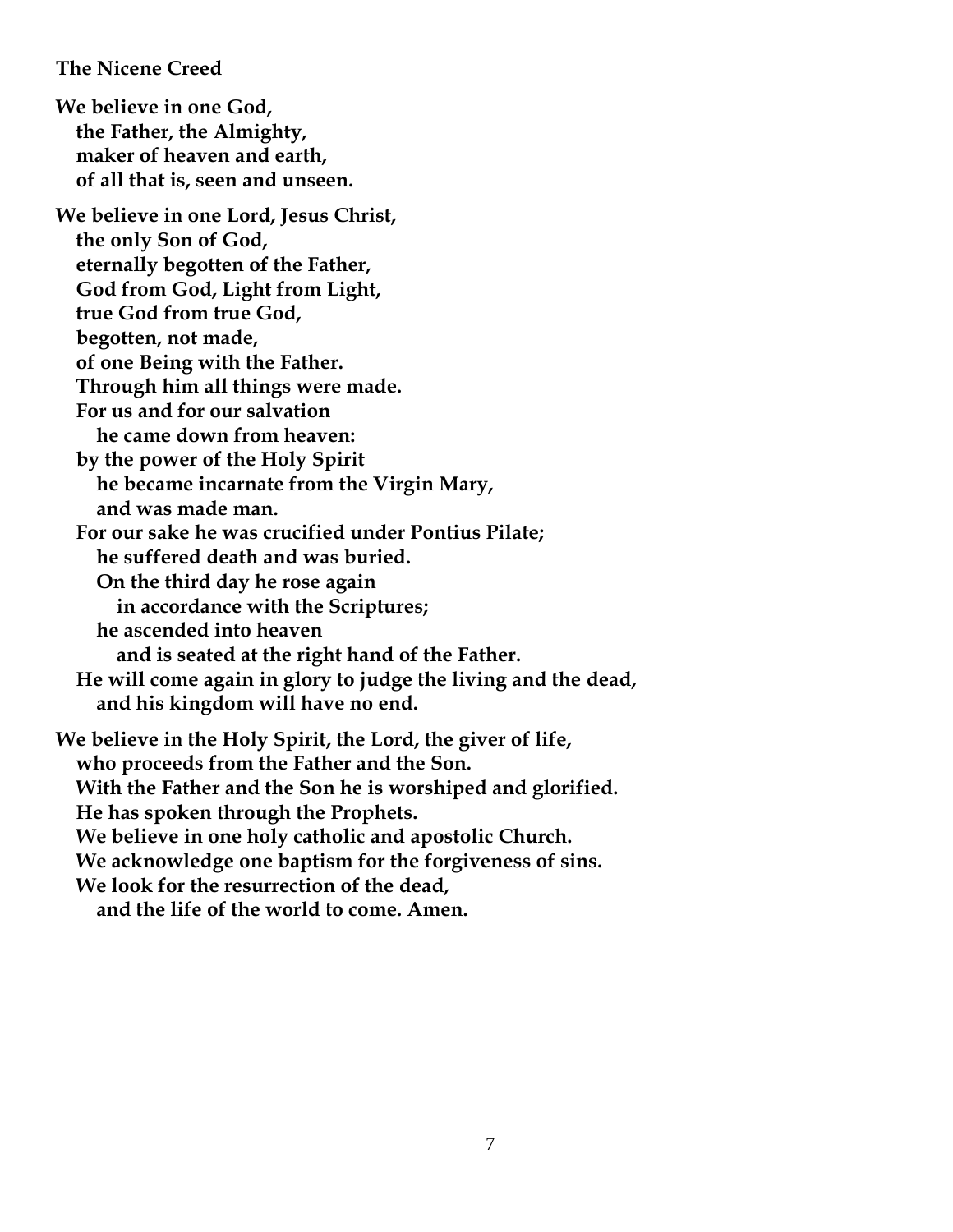# **The Prayers of the People**

*Leader*

In the power of the Holy Spirit, let us offer prayers for the needs, concerns, and hopes of the world.

For peace in our hearts and for our salvation. For this holy gathering and for those who enter with faith and reverence toward God. For Michael, our Presiding Bishop; for all bishops, presbyters, and deacons; and for all the holy people of God. For the Anglican Province of Jerusalem and the Middle East. For the welfare of the holy churches of God, and for the unity of all.

Holy God, Holy Immortal One, **Hear our prayer.**

For the world and its leaders, our nation, and its people.

For peace, remembering especially the people of Ethiopia, Ukraine, and Yemen.

For the children of the world.

For those who serve our country and community.

For those in need on our prayer list, especially **\_\_\_\_\_\_\_\_\_\_\_\_\_**, for prisoners and captives, for refugees and migrants, for those displaced by poverty, disaster, or war, and for all those navigating sickness, oppression, or other challenge.

Holy God, Holy Immortal One, **Hear our prayer.**

Remembering the blessed Virgin Mary, blessed Barnabas, and all the saints, let us offer ourselves and one another to the living God through Christ.

*Presider*

Inspire us by your Holy Spirit, O God, to think humbly of ourselves and to be severe only in the examination of our own conduct, to consider our fellow creatures with kindness, and to judge of all they say and do with that charity which we would desire from them ourselves. **Amen.**

# **The Peace**

*All stand as able. Waves, verbal greetings, fist bumps, and elbow bumps are viable alternatives to handshakes for those who are not yet comfortable shaking hands. The Celebrant says to the people*

The peace of the Lord be always with you.

*People* **And also with you.**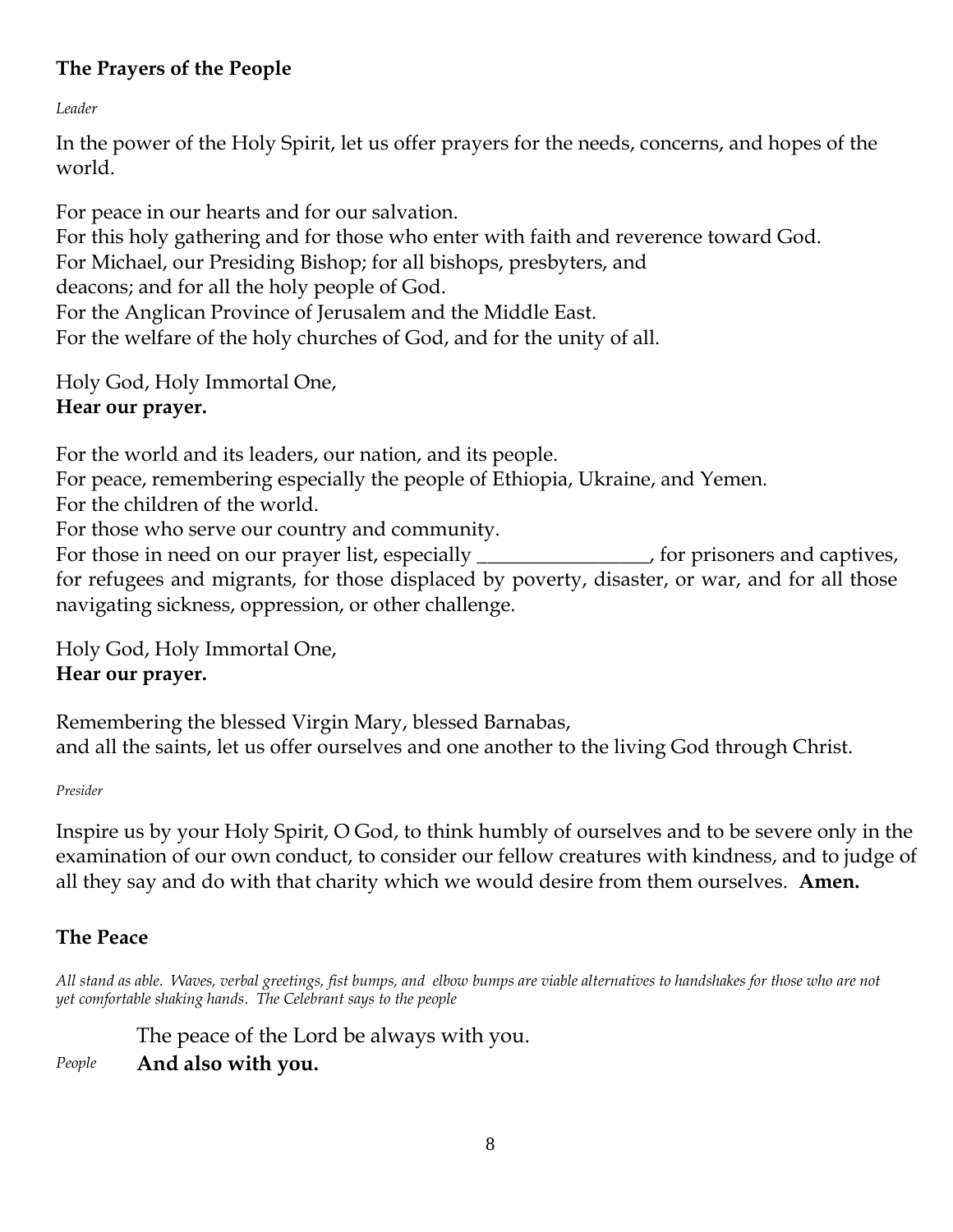# **Welcome and Announcements**

# The Prayers for Birthdays & Anniversaries

*All those with Birthdays and Anniversaries this week are invited to be recognized.*

**Watch over your** *children***, O Lord, as** *their* **days increase; bless and guide** *them* **wherever they may be. Strengthen** *them* **when they stand; comfort** *them* **when discouraged or sorrowful; raise** *them* **up if** *they* **fall; and in** *their* **hearts may thy peace which passeth understanding abide all the days in** *their lives***; through Jesus Christ our Lord. Amen.**

**O God, you have so consecrated the covenant of marriage that in it is represented the spiritual unity between Christ and his Church: Send therefore your blessing upon these your servants, that they may so love, honor, and cherish each other in faithfulness and patience, in wisdom and true godliness, that their home may be a haven of blessing and peace; through Jesus Christ our Lord, who lives and reigns with you and the Holy Spirit, one God, now and for ever. Amen.**

**Liturgy of the Table**

*Celebrant*

Let us with gladness present the offerings and oblations of our life and labor to the Lord.

Hymn 9 *Morning has broken Bunessan*

Presentation

Hymn 193, v. 5 *Puer Nobis*

**All praise, O risen Lord, we give to thee, who, dead, again dost live; to God the Father equal praise, and God the Holy Ghost, we raise.**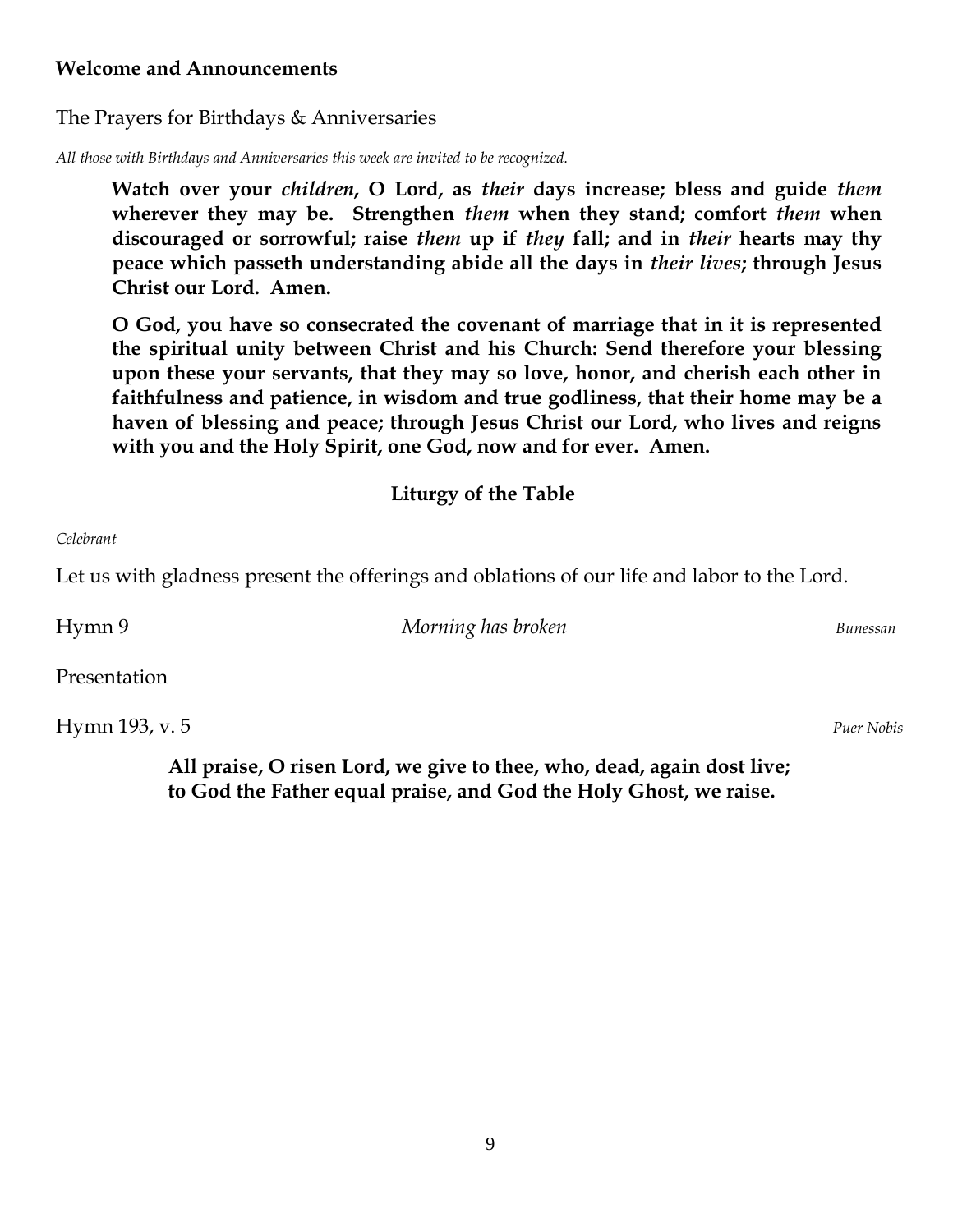# **The Great Thanksgiving**

#### Eucharistic Prayer 2 *Enriching Our Worship*

*The people remain standing. The Celebrant, whether bishop or priest, faces them and sings or says*



#### *Celebrant*

We praise you and we bless you, holy and gracious God, source of life abundant. From before time you made ready the creation. Your Spirit moved over the deep and brought all things into being: sun, moon, and stars; earth, winds, and waters; and every living thing. You made us in your image, and taught us to walk in your ways. But we rebelled against you, and wandered far away; and yet, as a mother cares for her children, you would not forget us. Time and again you called us to live in the fullness of your love.

And so this day we join with Saints and Angels in the chorus of praise that rings through eternity, lifting our voices to magnify you as we sing: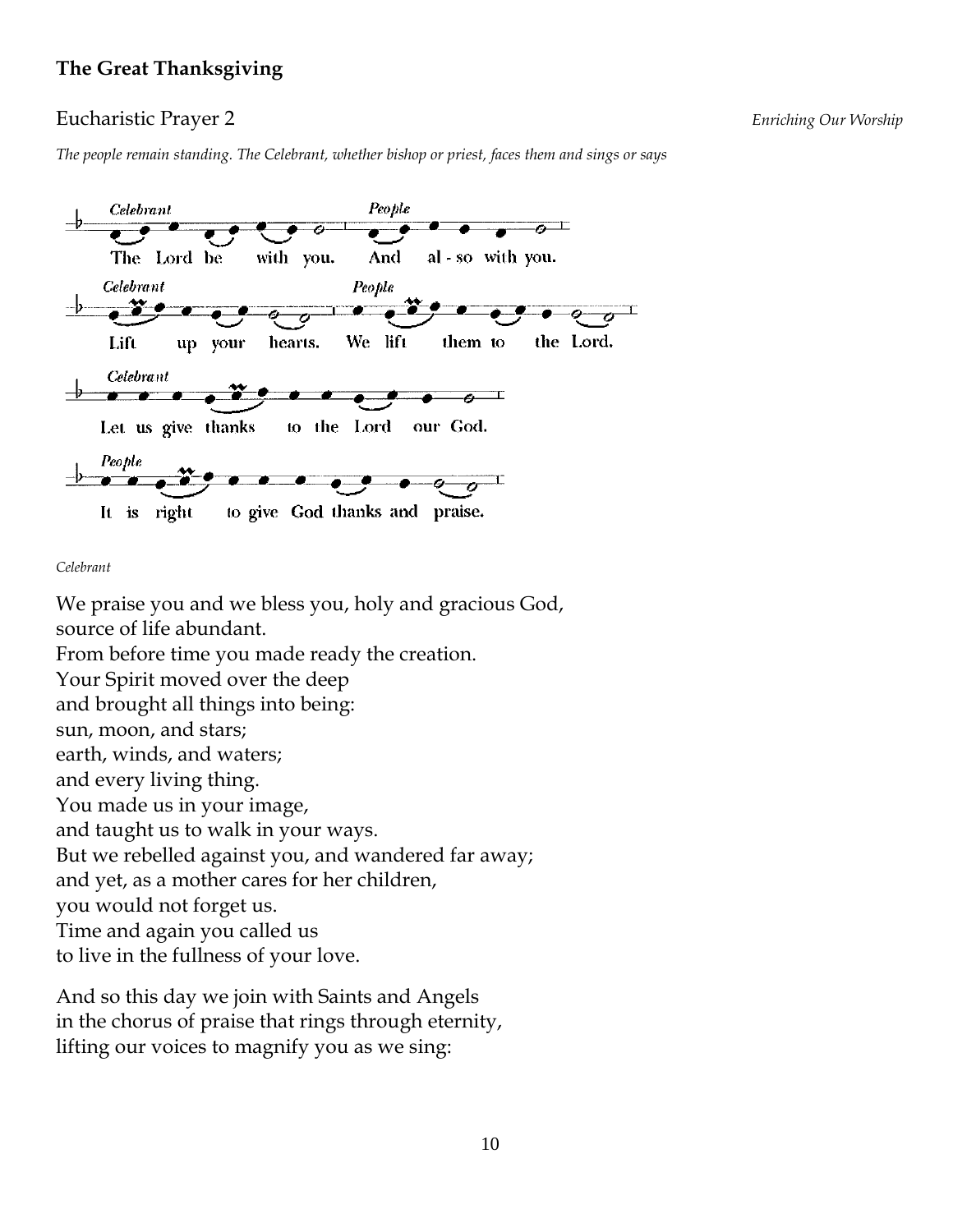Fraction Anthem WLP 858 American folk melody; arr. M. Pruner

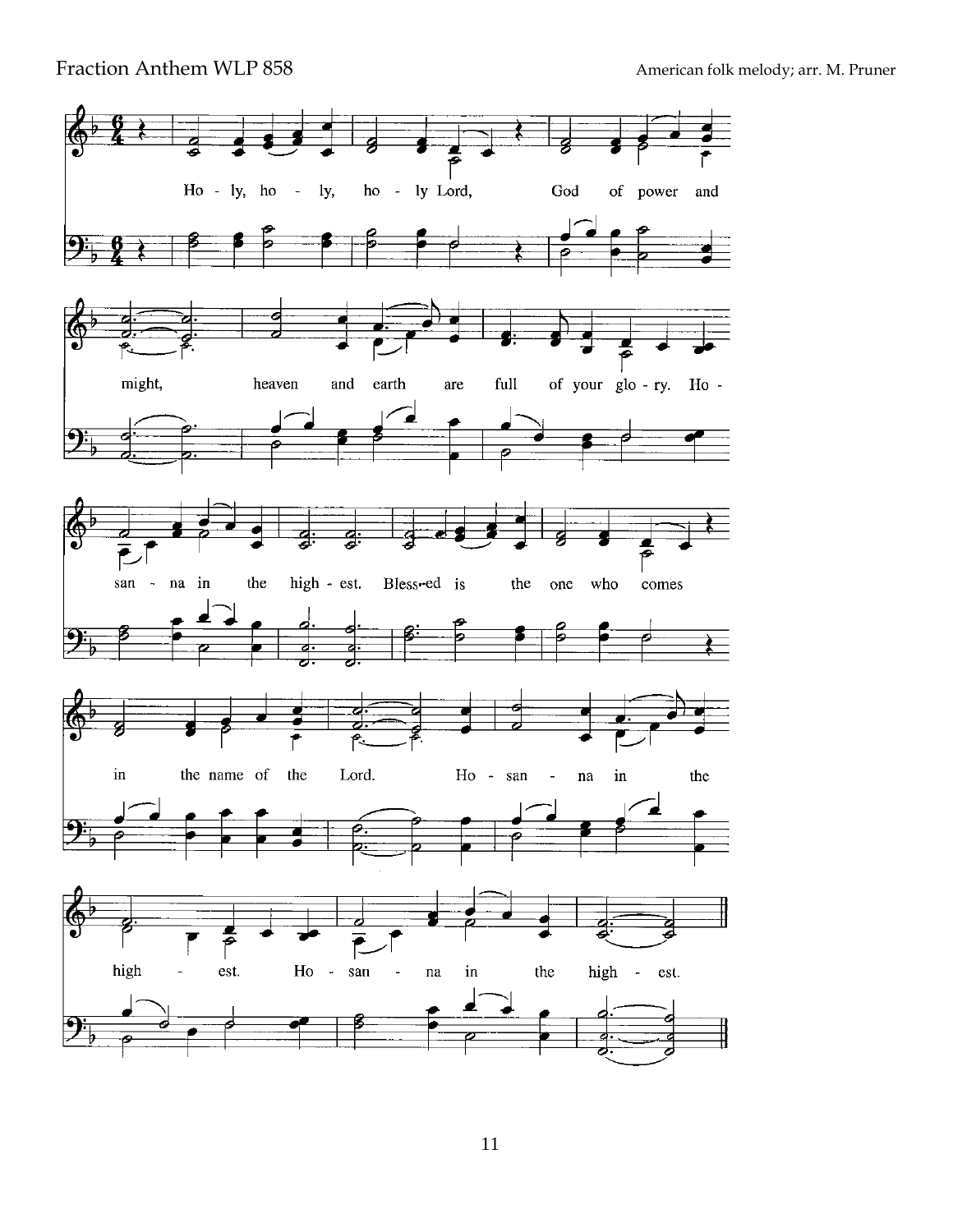#### *Then the Celebrant continues*

Glory and honor and praise to you, holy and living God. To deliver us from the power of sin and death and to reveal the riches of your grace, you looked with favor upon Mary, your willing servant, that she might conceive and bear a son, Jesus the holy child of God. Living among us, Jesus loved us. He broke bread with outcasts and sinners, healed the sick, and proclaimed good news to the poor. He yearned to draw all the world to himself yet we were heedless of his call to walk in love. Then, the time came for him to complete upon the cross the sacrifice of his life, and to be glorified by you.

*At the following words concerning the bread, the Celebrant is to hold it, or lay a hand upon it; and at the words concerning the cup, to hold or place a hand upon the cup and any other vessel containing the wine to be consecrated.*

On the night before he died for us, Jesus was at table with his friends. He took bread, gave thanks to you, broke it, and gave it to them, and said: Take, eat: This is my Body, which is given for you. Do this for the remembrance of me.

As supper was ending, Jesus took the cup of wine. Again, he gave thanks to you, gave it to them, and said: Drink this, all of you: This is my Blood of the new Covenant, which is poured out for you and for all for the forgiveness of sins. Whenever you drink it, do this for the remembrance of me.

Now gathered at your table, O God of all creation, and remembering Christ, crucified and risen, who was and is and is to come, we offer to you our gifts of bread and wine, and ourselves, a living sacrifice.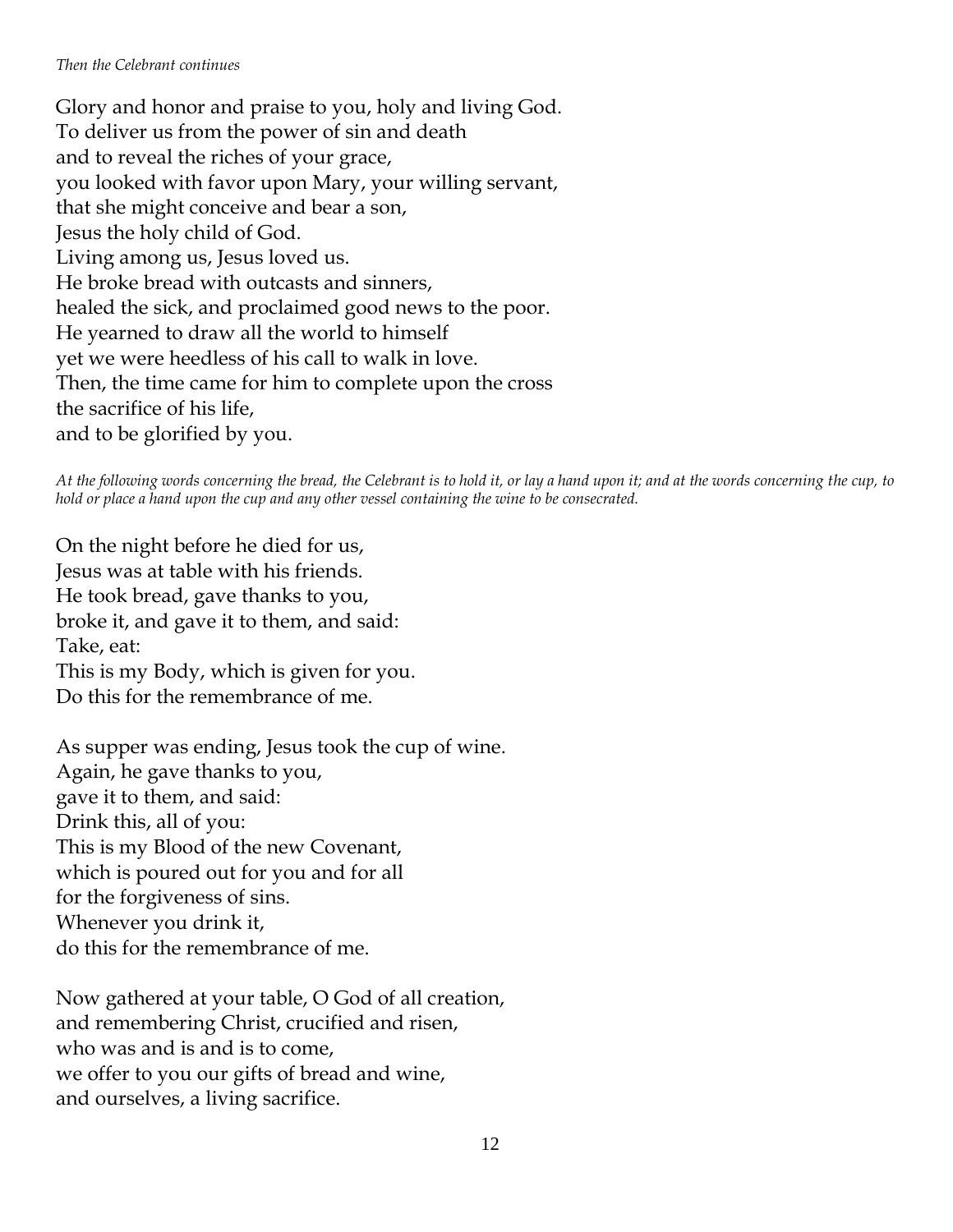Pour out your Spirit upon these gifts that they may be the Body and Blood of Christ. Breathe your Spirit over the whole earth and make us your new creation, the Body of Christ given for the world you have made.

In the fullness of time bring us, with the Blessed Virgin Mary, Blessed Barnabas, and all your saints from every tribe and language and people and nation, to feast at the banquet prepared from the foundation of the world.

Through Christ and with Christ and in Christ, in the unity of the Holy Spirit, to you be honor, glory, and praise, for ever and ever. **AMEN.**

And now, as our Savior Christ has taught us, we are bold to sing,



*Reprinted by kind permission of the Composer, exclusively for St. Barnabas' Episcopal Church January 2010*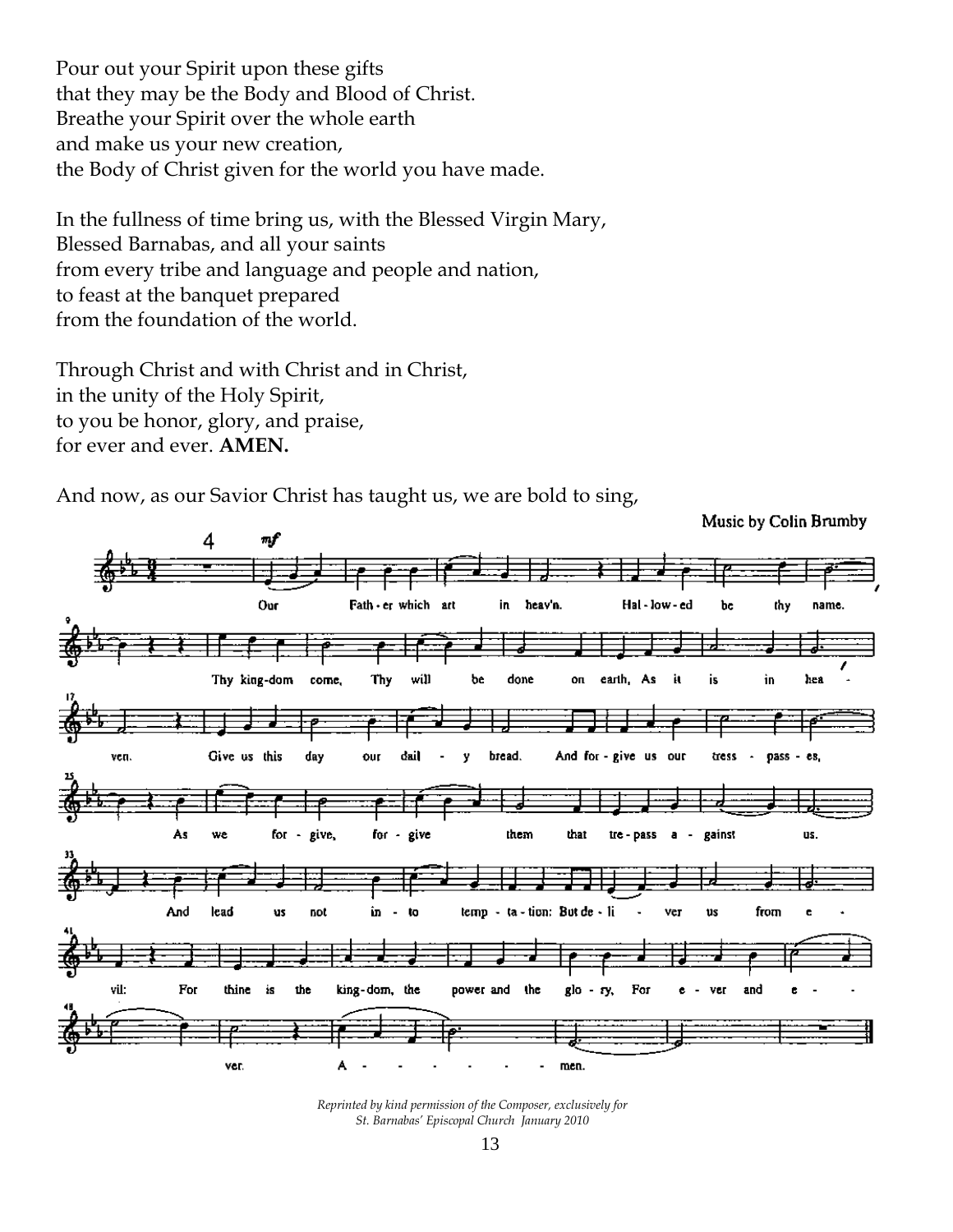# **The Breaking of the Bread**



*Facing the people, the Celebrant says the following Invitation*

The Gifts of God for the People of God.

*and may add* Take them in remembrance that Christ died for you, and feed on him in your hearts by faith, with thanksgiving.

*For those worshipping virtually, you may wish to use the following prayer for Spiritual Communion from the National Cathedral. It is an adaptation of a prayer originally composed by St. Alphonsus de Liguori, 1696-1787.* 

**My Jesus, I believe that you are truly present in the Blessed Sacrament of the Altar. I love you above all things, and long for you in my soul. Since I cannot receive you in the Sacrament of your Body and Blood, come spiritually into my heart. Cleanse and strengthen me with your grace, Lord Jesus, and let me never be separated from you. May I live in you, and you in me, in this life and in the life to come. Amen.**

| Hymn 512, vss. 1-3 Come, Gracious Spirit | Mendon      |
|------------------------------------------|-------------|
| LEVAS 151 One bread, one body            | J. B. Foley |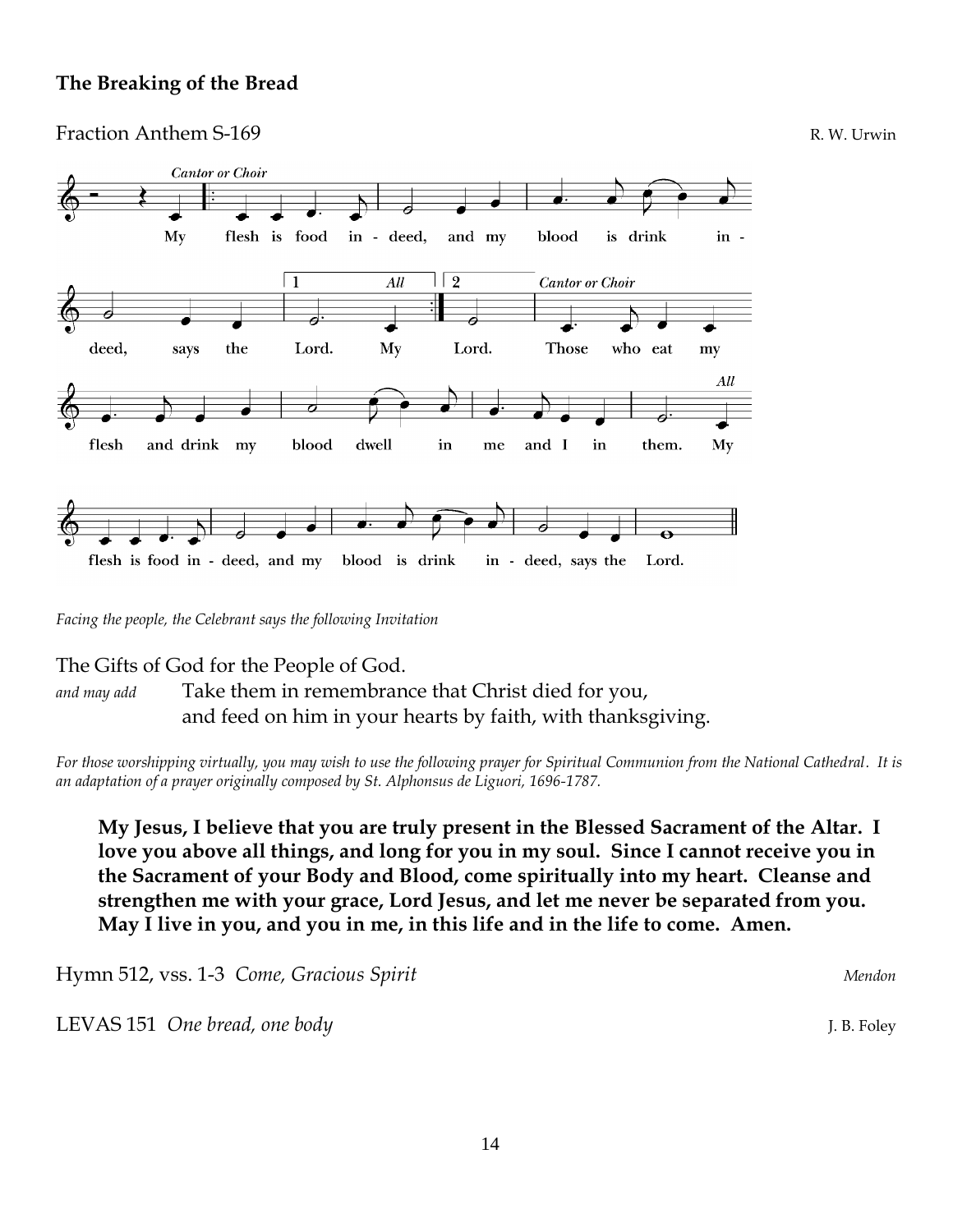*After Communion, the Celebrant says*

# Let us pray.

*Celebrant and People*

**God of abundance, you have fed us with the bread of life and cup of salvation; you have united us with Christ and one another; and you have made us one with all your people in heaven and on earth. Now send us forth in the power of your Spirit, that we may proclaim your redeeming love to the world and continue for ever in the risen life of Christ our Savior. Amen.** 

The Blessing

| Hymn 410, vss. 1-3 | Praise, my soul, the King of heaven | Lauda anima |
|--------------------|-------------------------------------|-------------|
|                    |                                     |             |

*The Deacon, or the Celebrant, may dismiss the people with these words*

Alleluia. Alleluia. Let us go forth into the world, rejoicing in the power of the Spirit. *People* **Thanks be to God. Alleluia. Alleluia.**

Postlude *God of Grace and God of Glory* W. Held

*Weather and other conditions permitting, coffee will be available in the Peace Patio after the 10:15 a.m. service.*

\_\_\_\_\_\_\_\_\_\_\_\_\_\_\_\_\_\_\_\_\_\_\_\_\_\_\_\_\_\_\_\_\_\_\_\_\_\_\_\_\_\_\_\_\_\_\_\_\_\_\_\_\_\_\_\_\_\_\_\_\_\_\_\_\_\_\_\_\_\_\_\_\_\_\_\_\_\_\_\_\_\_\_\_

The flowers are given to the glory of God.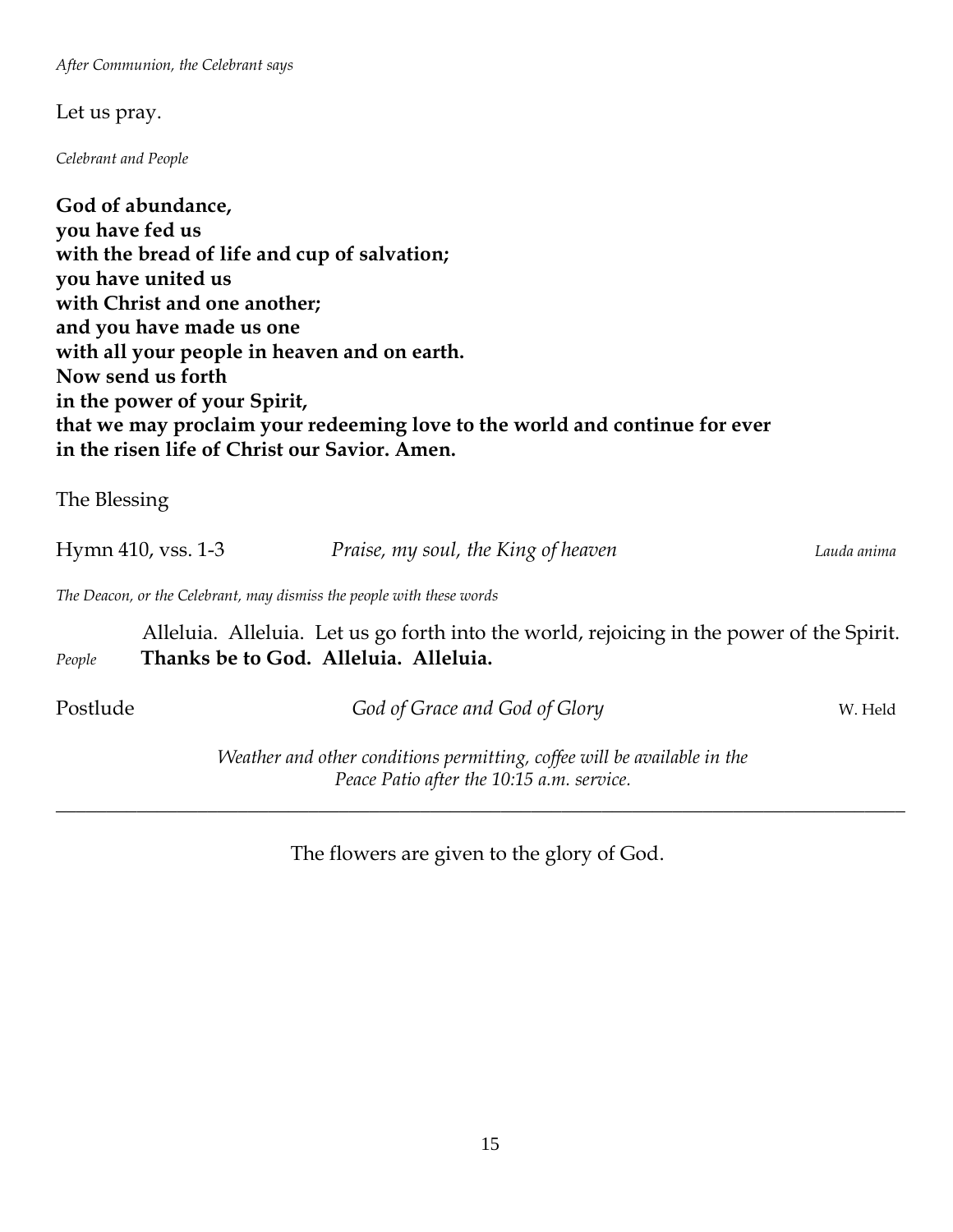# **ANNOUNCEMENTS**

**We welcome** back the Rev. James A. Hughes, serving as supply priest this Sunday while John+ is away.

**Back by Popular Demand: TGIF!** Join us at the Bolin Shellitos' home on Friday, July 8th, any time after 6 PM for a backyard potluck! We'll provide burgers, veggie burgers, hot dogs, and buns; please bring a side, dessert, or drink (for kids or adults) to share! Contact John+, Haley, or the Parish Office for the address and to let us know you are coming. If you are interested in hosting a TGIF gathering in your backyard over the next few months, please reach out to Haley. Can't wait!

**Sunday, July 10 - Presentation on the Therapeutic Benefits of Music Have you ever** wondered about the therapeutic benefits of music? St. Barnabas is hosting a talk about such things by Linda Hayes Bennett on Sunday, July 10, at 12:00 noon. Dr. Bennett is a neuromusicologist and aging health specialist, who teaches and talks about the powers of singing in self-healing and in helping others to feel healed and enlightened. A professional singer for many years (Kennedy Singer, Strathmore, Royal Albert Hall), Linda currently sings with a small ensemble at National City Christian Church in Wash DC. Singing has the power to strengthen our bodies, lungs, spirits, and minds. A brief tour of the "science" of music, plus live examples and some sing-a-long participation is planned for this exciting presentation by LHB. See you there - bring a friend!

**Kathleen Stark in Art Show** Kathleen Stark's two paintings, The Dragon's Garden and Grandma's Cottage are now on view at the art show at Church of the Good Shepherd, [9350](https://www.bing.com/local?lid=YN885x15342361&id=YN885x15342361&q=The+Church+of+the+Good+Shepherd&name=The+Church+of+the+Good+Shepherd&cp=38.8145637512207%7e-77.26847076416016&ppois=38.8145637512207_-77.26847076416016_The+Church+of+the+Good+Shepherd)  [Braddock Road, Burke, VA 22015.](https://www.bing.com/local?lid=YN885x15342361&id=YN885x15342361&q=The+Church+of+the+Good+Shepherd&name=The+Church+of+the+Good+Shepherd&cp=38.8145637512207%7e-77.26847076416016&ppois=38.8145637512207_-77.26847076416016_The+Church+of+the+Good+Shepherd) Please call the church for times of showing: [\(703\) 323-5400.](mailto:(703)%20323-5400) For questions please contact Kathleen or the Parish Office.

**Annandale Christian Community for Action (ACCA)** The ACCA Food Pantry provides a week's worth of groceries and personal hygiene products to households that have an urgent need for food. Most referrals come through the Fairfax County social services department. The pantry mission is carried out by volunteer coordinators, packers, and drivers, and donated food and hygiene supplies are shelved by other volunteers. In April, the pantry assisted 74 households. Donations can be left in the ACCA basket in the narthex. St. Barnabas' also collects food for donation to the Annandale UMC Heritage Mission Food Site – donations can also be left in the narthex box.

For more information or to volunteer for an ACCA program, please contact Ken or Camille Mittelholtz or the Parish Office.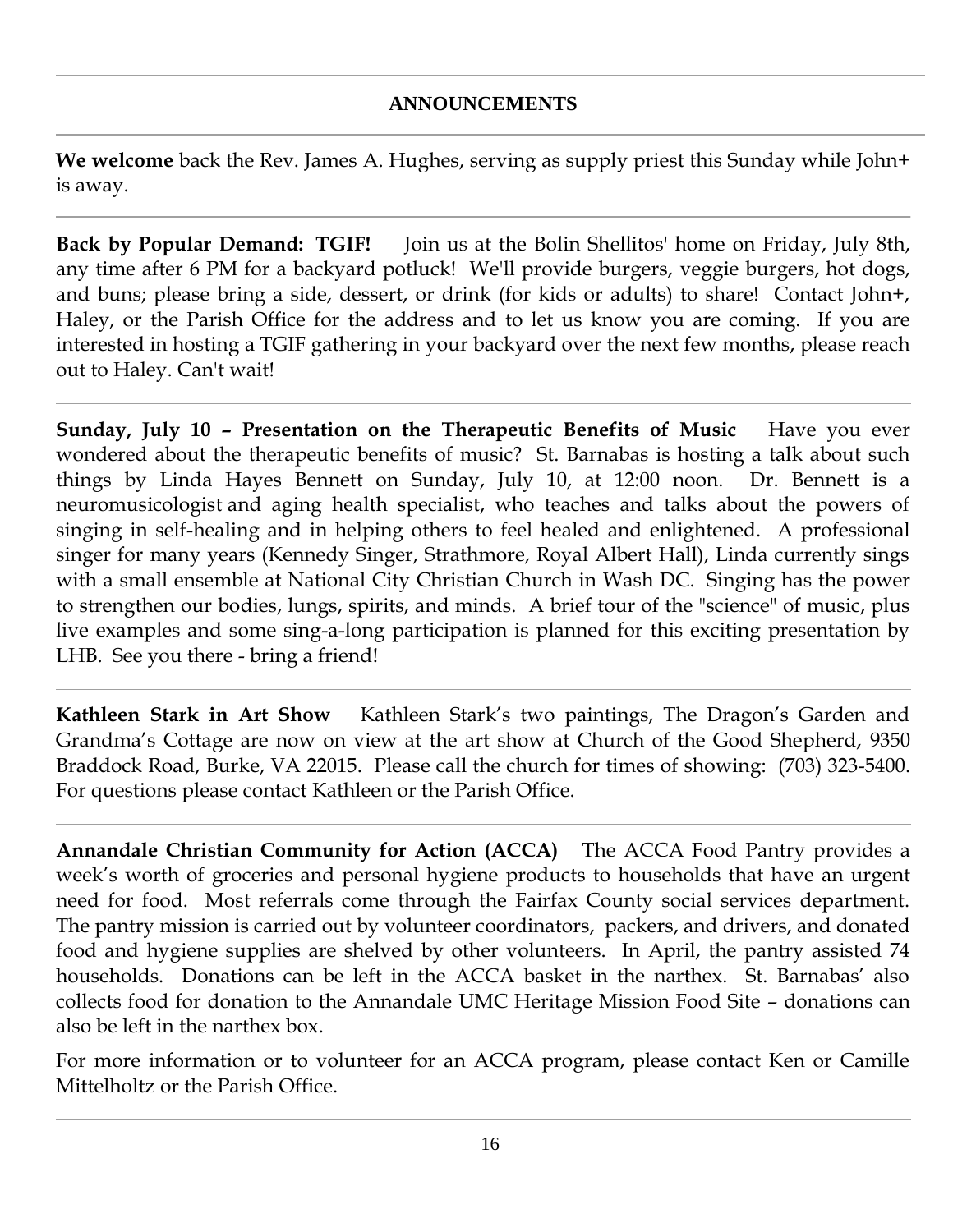**Shrine Mont Summer Camp Program Input** This is an exciting time for Shrine Mont Camps! We are in the midst of evaluating our programs and prayerfully planning for the future of our ministries, and we need your help! Please take 10 minutes to offer your feedback about how we are doing and what exciting new directions we might take in the coming years. Thank you for your partnership and support! Please contact the Parish Office for a link to the survey.

Andrew Moore, Chair, Shrine Mont Camps Committee

**Altar Flower dedications** are a wonderful way to remember a loved one or celebrate an event while helping to beautify the altar for worship. You can sign up on the altar flower chart in the narthex; dedication forms are on the shelf in the hallway. Your check can be made out to St. Barnabas' Church with "Sunday Altar Flowers (date)" in the memo line. You also can give through Realm; please confirm your dedication directly with the Parish Office.

**Save the Date: Annual Parish Retreat September 30-October 2, 2022** Please see your weekly announcement email or contact Ann Sayles or the Parish Office for any questions and for a registration form.

**Prayers for Family, Friends, and Others** If you would like to add names of family, friends, or others to the parish Prayer List (published Thursdays and in the Sunday bulletin each week), please email or call Marcel Lisi at 303-919-8604 or [marceljlisicoach@gmail.com](mailto:marceljlisicoach@gmail.com). You may wish to include the Parish Office in your request [stbarnabaschurch@outlook.com](mailto:stbarnabaschurch@outlook.com). Thank you.

**Sunday Altar Flowers Sponsors Needed** Please sign up on the Altar Flower chart in the narthex and fill out an Altar Flower dedication form, found on the shelf in the hallway. You also can contact the Parish Office or give online through Realm. (For online dedications, please contact the Parish Office to confirm your dedication.) Thank you.

The **Altar Flowers** today will go to Mary Riggs. Please sign the card, and feel free to add a personal message.

The **Parish Office will be closed on Monday, June 20th for the Juneteenth Holiday**. Regular office hours resume on Tuesday.

**Emergency Pastoral Care** For after-hours emergency pastoral concerns, please contact the Rev. John Bolin Shellito at 571-402-2218.